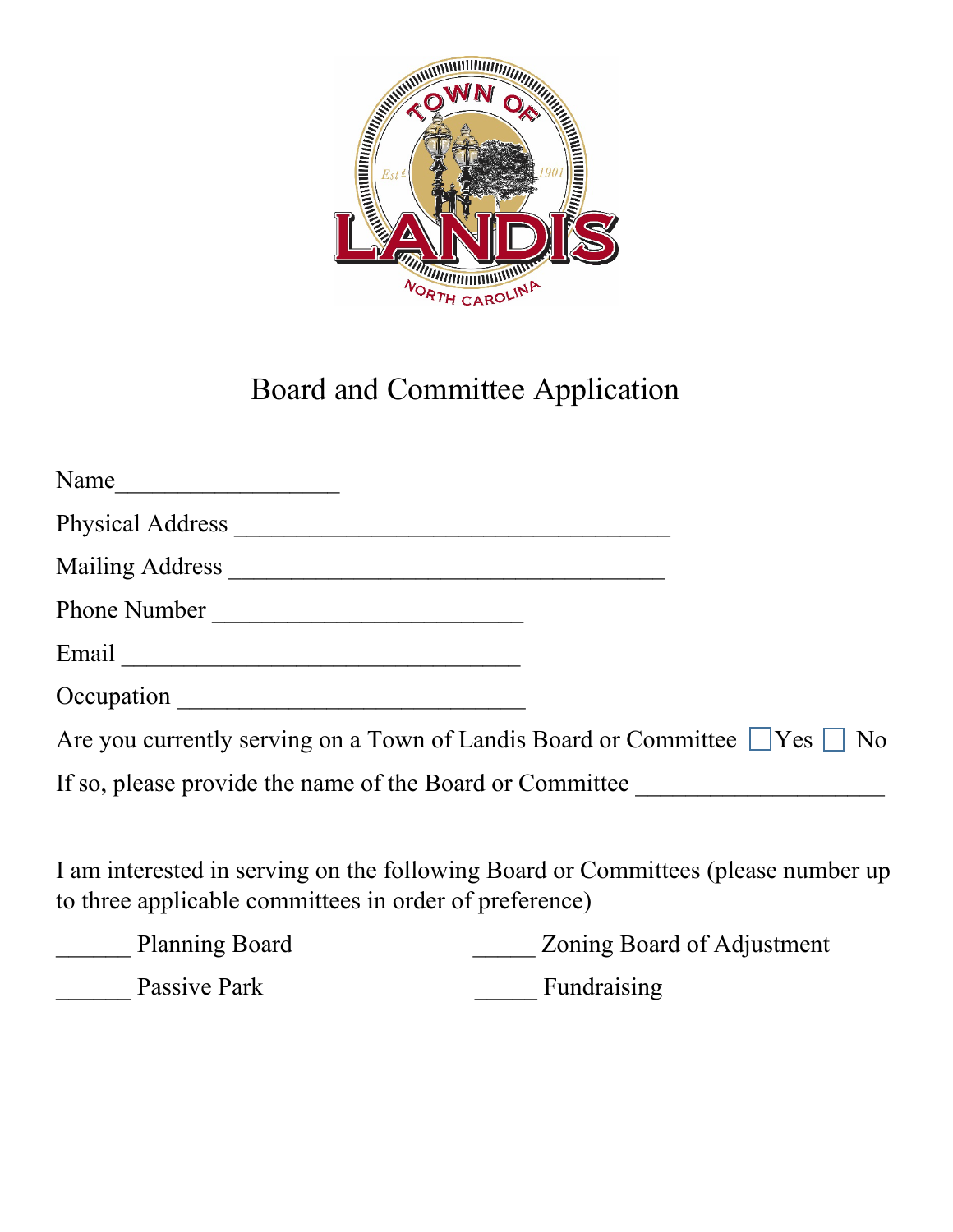Work Experience (List your four most recent employment experiences, listing present or most recent first)

| Dates | <b>Company Name</b> | Position | Job Description |
|-------|---------------------|----------|-----------------|
|       |                     |          |                 |
|       |                     |          |                 |
|       |                     |          |                 |
|       |                     |          |                 |

Education (List y our three most recent educational experiences, listing present or most recent first)

| Educational Institution/School | Degree Received | Area(s) of Study |
|--------------------------------|-----------------|------------------|
|                                |                 |                  |
|                                |                 |                  |
|                                |                 |                  |

Why do you feel you are qualified for this appointment?

## Board/Committees on which you have served (list municipalities and dates)

Have you ever been convicted of a Felony?  $\Box$  Yes  $\Box$  No If yes, state details:

 $\mathcal{L}_\text{max}$  , and the contribution of the contribution of the contribution of the contribution of the contribution of the contribution of the contribution of the contribution of the contribution of the contribution of t